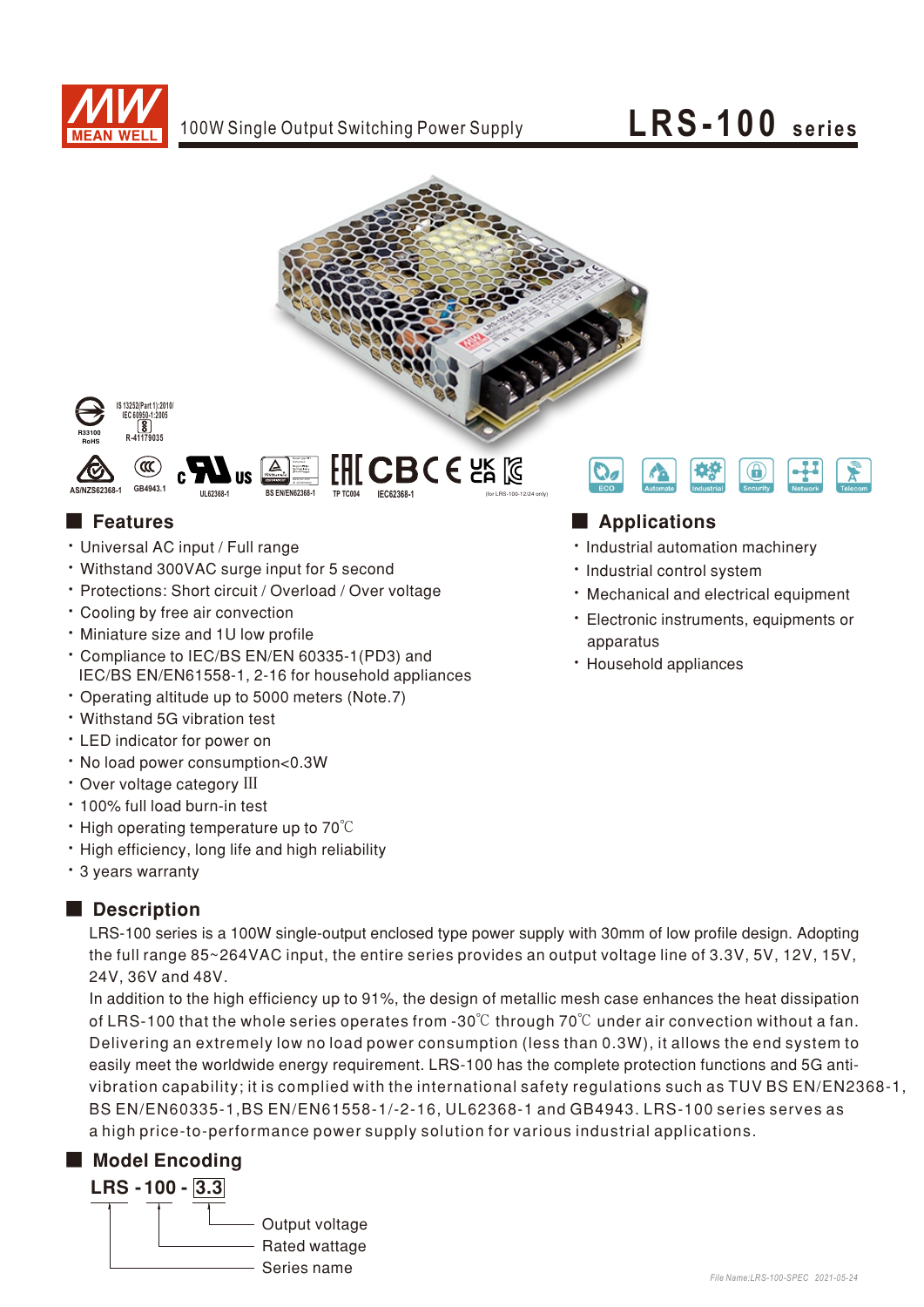

#### **SPECIFICATION**

| <b>MODEL</b>           |                                                                                                                                                                                                                                                                                                                                                                                                                                                                                                                                                                                                                                                                                                                                                                                                                                                                                                                                                                                                                                                                                                                                                                                                                                              | LRS-100-3.3                                                                                                                                                                                                                                | <b>LRS-100-5</b>  | LRS-100-12     | <b>LRS-100-15</b>                           | LRS-100-24     | LRS-100-36     | LRS-100-48     |  |  |
|------------------------|----------------------------------------------------------------------------------------------------------------------------------------------------------------------------------------------------------------------------------------------------------------------------------------------------------------------------------------------------------------------------------------------------------------------------------------------------------------------------------------------------------------------------------------------------------------------------------------------------------------------------------------------------------------------------------------------------------------------------------------------------------------------------------------------------------------------------------------------------------------------------------------------------------------------------------------------------------------------------------------------------------------------------------------------------------------------------------------------------------------------------------------------------------------------------------------------------------------------------------------------|--------------------------------------------------------------------------------------------------------------------------------------------------------------------------------------------------------------------------------------------|-------------------|----------------|---------------------------------------------|----------------|----------------|----------------|--|--|
|                        | <b>DC VOLTAGE</b>                                                                                                                                                                                                                                                                                                                                                                                                                                                                                                                                                                                                                                                                                                                                                                                                                                                                                                                                                                                                                                                                                                                                                                                                                            | 3.3V                                                                                                                                                                                                                                       | 5V                | 12V            | 15V                                         | <b>24V</b>     | 36V            | 48V            |  |  |
|                        | <b>RATED CURRENT</b>                                                                                                                                                                                                                                                                                                                                                                                                                                                                                                                                                                                                                                                                                                                                                                                                                                                                                                                                                                                                                                                                                                                                                                                                                         | 20A                                                                                                                                                                                                                                        | 18A               | 8.5A           | 7A                                          | 4.5A           | 2.8A           | 2.3A           |  |  |
|                        | <b>CURRENT RANGE</b>                                                                                                                                                                                                                                                                                                                                                                                                                                                                                                                                                                                                                                                                                                                                                                                                                                                                                                                                                                                                                                                                                                                                                                                                                         | $0 - 20A$                                                                                                                                                                                                                                  | $0 - 18A$         | $0 - 8.5A$     | $0 - 7A$                                    | $0 - 4.5A$     | $0 - 2.8A$     | $0 - 2.3A$     |  |  |
|                        | <b>RATED POWER</b>                                                                                                                                                                                                                                                                                                                                                                                                                                                                                                                                                                                                                                                                                                                                                                                                                                                                                                                                                                                                                                                                                                                                                                                                                           | 66W                                                                                                                                                                                                                                        | 90W               | 102W           | 105W                                        | 108W           | 100.8W         | 110.4W         |  |  |
|                        | RIPPLE & NOISE (max.) Note.2 100mVp-p                                                                                                                                                                                                                                                                                                                                                                                                                                                                                                                                                                                                                                                                                                                                                                                                                                                                                                                                                                                                                                                                                                                                                                                                        |                                                                                                                                                                                                                                            | 100mVp-p          | $120mVp-p$     | 120mVp-p                                    | 150mVp-p       | 200mVp-p       | 200mVp-p       |  |  |
| <b>OUTPUT</b>          | <b>VOLTAGE ADJ. RANGE</b>                                                                                                                                                                                                                                                                                                                                                                                                                                                                                                                                                                                                                                                                                                                                                                                                                                                                                                                                                                                                                                                                                                                                                                                                                    | $2.97 - 3.6V$                                                                                                                                                                                                                              | $4.5 - 5.5V$      | $10.2 - 13.8V$ | $13.5 - 18V$                                | $21.6 - 28.8V$ | $32.4 - 39.6V$ | $43.2 - 52.8V$ |  |  |
|                        | VOLTAGE TOLERANCE Note.3 $\pm$ 3.0%                                                                                                                                                                                                                                                                                                                                                                                                                                                                                                                                                                                                                                                                                                                                                                                                                                                                                                                                                                                                                                                                                                                                                                                                          |                                                                                                                                                                                                                                            | ±2.0%             | ±1.0%          | ±1.0%                                       | ±1.0%          | ±1.0%          | ±1.0%          |  |  |
|                        | LINE REGULATION Note.4 $\pm$ 0.5%                                                                                                                                                                                                                                                                                                                                                                                                                                                                                                                                                                                                                                                                                                                                                                                                                                                                                                                                                                                                                                                                                                                                                                                                            |                                                                                                                                                                                                                                            | ±0.5%             | ±0.5%          | ±0.5%                                       | ±0.5%          | ±0.5%          | ±0.5%          |  |  |
|                        | <b>LOAD REGULATION Note.5 <math>\pm 2.0\%</math></b>                                                                                                                                                                                                                                                                                                                                                                                                                                                                                                                                                                                                                                                                                                                                                                                                                                                                                                                                                                                                                                                                                                                                                                                         |                                                                                                                                                                                                                                            | ±1.0%             | ±0.5%          | $\pm 0.5\%$                                 | $\pm$ 0.5%     | ±0.5%          | ±0.5%          |  |  |
|                        | <b>SETUP, RISE TIME</b>                                                                                                                                                                                                                                                                                                                                                                                                                                                                                                                                                                                                                                                                                                                                                                                                                                                                                                                                                                                                                                                                                                                                                                                                                      | 500ms, 30ms/230VAC<br>500ms, 30ms/115VAC at full load                                                                                                                                                                                      |                   |                |                                             |                |                |                |  |  |
|                        | <b>HOLD UP TIME (Typ.)</b>                                                                                                                                                                                                                                                                                                                                                                                                                                                                                                                                                                                                                                                                                                                                                                                                                                                                                                                                                                                                                                                                                                                                                                                                                   | 55ms/230VAC<br>10ms/115VAC at full load                                                                                                                                                                                                    |                   |                |                                             |                |                |                |  |  |
|                        | <b>VOLTAGE RANGE</b>                                                                                                                                                                                                                                                                                                                                                                                                                                                                                                                                                                                                                                                                                                                                                                                                                                                                                                                                                                                                                                                                                                                                                                                                                         | 85~264VAC<br>120 ~ 373VDC (Withstand 300VAC surge for 5sec. Without damage)                                                                                                                                                                |                   |                |                                             |                |                |                |  |  |
| <b>INPUT</b>           | <b>FREQUENCY RANGE</b>                                                                                                                                                                                                                                                                                                                                                                                                                                                                                                                                                                                                                                                                                                                                                                                                                                                                                                                                                                                                                                                                                                                                                                                                                       | $47 - 63$ Hz                                                                                                                                                                                                                               |                   |                |                                             |                |                |                |  |  |
|                        | <b>EFFICIENCY (Typ.)</b>                                                                                                                                                                                                                                                                                                                                                                                                                                                                                                                                                                                                                                                                                                                                                                                                                                                                                                                                                                                                                                                                                                                                                                                                                     | 84.5%                                                                                                                                                                                                                                      | 86%               | 88%            | 88.5%                                       | 90%            | 90.5%          | 91%            |  |  |
|                        | <b>AC CURRENT (Typ.)</b>                                                                                                                                                                                                                                                                                                                                                                                                                                                                                                                                                                                                                                                                                                                                                                                                                                                                                                                                                                                                                                                                                                                                                                                                                     | 1.9A/115VAC<br>1.2A/230VAC                                                                                                                                                                                                                 |                   |                |                                             |                |                |                |  |  |
|                        | <b>INRUSH CURRENT (Typ.)</b>                                                                                                                                                                                                                                                                                                                                                                                                                                                                                                                                                                                                                                                                                                                                                                                                                                                                                                                                                                                                                                                                                                                                                                                                                 | COLD START 50A/230VAC                                                                                                                                                                                                                      |                   |                |                                             |                |                |                |  |  |
|                        | <b>LEAKAGE CURRENT</b>                                                                                                                                                                                                                                                                                                                                                                                                                                                                                                                                                                                                                                                                                                                                                                                                                                                                                                                                                                                                                                                                                                                                                                                                                       | <0.75mA/240VAC                                                                                                                                                                                                                             |                   |                |                                             |                |                |                |  |  |
| <b>PROTECTION</b>      | <b>OVER LOAD</b>                                                                                                                                                                                                                                                                                                                                                                                                                                                                                                                                                                                                                                                                                                                                                                                                                                                                                                                                                                                                                                                                                                                                                                                                                             | 110 $\sim$ 150% rated output power                                                                                                                                                                                                         |                   |                |                                             |                |                |                |  |  |
|                        |                                                                                                                                                                                                                                                                                                                                                                                                                                                                                                                                                                                                                                                                                                                                                                                                                                                                                                                                                                                                                                                                                                                                                                                                                                              | Protection type : Hiccup mode, recovers automatically after fault condition is removed                                                                                                                                                     |                   |                |                                             |                |                |                |  |  |
|                        |                                                                                                                                                                                                                                                                                                                                                                                                                                                                                                                                                                                                                                                                                                                                                                                                                                                                                                                                                                                                                                                                                                                                                                                                                                              | $3.8 - 4.45V$                                                                                                                                                                                                                              | $5.75 \sim 6.75V$ | $13.8 - 16.2V$ | $18.75 \approx 21.75V$ 28.8 $\approx 33.6V$ |                | $41.4 - 48.6V$ | $55.2 - 64.8V$ |  |  |
|                        | <b>OVER VOLTAGE</b>                                                                                                                                                                                                                                                                                                                                                                                                                                                                                                                                                                                                                                                                                                                                                                                                                                                                                                                                                                                                                                                                                                                                                                                                                          | Protection type: Shut down o/p voltage, re-power on to recover                                                                                                                                                                             |                   |                |                                             |                |                |                |  |  |
|                        | <b>WORKING TEMP.</b>                                                                                                                                                                                                                                                                                                                                                                                                                                                                                                                                                                                                                                                                                                                                                                                                                                                                                                                                                                                                                                                                                                                                                                                                                         | $-30 \sim +70^{\circ}$ C (Refer to "Derating Curve")                                                                                                                                                                                       |                   |                |                                             |                |                |                |  |  |
|                        | <b>WORKING HUMIDITY</b>                                                                                                                                                                                                                                                                                                                                                                                                                                                                                                                                                                                                                                                                                                                                                                                                                                                                                                                                                                                                                                                                                                                                                                                                                      | $20 \sim 90\%$ RH non-condensing                                                                                                                                                                                                           |                   |                |                                             |                |                |                |  |  |
|                        | ENVIRONMENT STORAGE TEMP., HUMIDITY                                                                                                                                                                                                                                                                                                                                                                                                                                                                                                                                                                                                                                                                                                                                                                                                                                                                                                                                                                                                                                                                                                                                                                                                          | $-40 \sim +85^{\circ}$ C, 10 ~ 95% RH non-condensing                                                                                                                                                                                       |                   |                |                                             |                |                |                |  |  |
|                        | <b>TEMP. COEFFICIENT</b>                                                                                                                                                                                                                                                                                                                                                                                                                                                                                                                                                                                                                                                                                                                                                                                                                                                                                                                                                                                                                                                                                                                                                                                                                     | $\pm$ 0.03%/°C (0~50°C)                                                                                                                                                                                                                    |                   |                |                                             |                |                |                |  |  |
|                        | <b>VIBRATION</b>                                                                                                                                                                                                                                                                                                                                                                                                                                                                                                                                                                                                                                                                                                                                                                                                                                                                                                                                                                                                                                                                                                                                                                                                                             | $10 \sim 500$ Hz, 5G 10min./1cycle, 60min. each along X, Y, Z axes                                                                                                                                                                         |                   |                |                                             |                |                |                |  |  |
|                        | <b>OVER VOLTAGE CATEGORY</b>                                                                                                                                                                                                                                                                                                                                                                                                                                                                                                                                                                                                                                                                                                                                                                                                                                                                                                                                                                                                                                                                                                                                                                                                                 | III; Compliance to BS EN/EN61558, BS EN/EN50178, BS EN/EN60664-1, BS EN/EN62477-1; altitude up to<br>2000 meters                                                                                                                           |                   |                |                                             |                |                |                |  |  |
| <b>EMC</b><br>(Note 8) | <b>SAFETY STANDARDS</b>                                                                                                                                                                                                                                                                                                                                                                                                                                                                                                                                                                                                                                                                                                                                                                                                                                                                                                                                                                                                                                                                                                                                                                                                                      | UL 62368-1, TUV BS EN/EN62368-1, BS EN/EN60335-1, BS EN/EN61558-1/-2-16, CCC GB4943.1, BSMI<br>CNS14336-1, EAC TP TC 004, S/NZS62368.1(by CB), KC K60950-1(for LRS-100-12/24 only), BIS IS13252(Part1):<br>2010/IEC 60950-1: 2005 approved |                   |                |                                             |                |                |                |  |  |
|                        | <b>SAFETY &amp; WITHSTAND VOLTAGE</b>                                                                                                                                                                                                                                                                                                                                                                                                                                                                                                                                                                                                                                                                                                                                                                                                                                                                                                                                                                                                                                                                                                                                                                                                        | I/P-O/P:4KVAC I/P-FG:2KVAC O/P-FG:1.25KVAC                                                                                                                                                                                                 |                   |                |                                             |                |                |                |  |  |
|                        | <b>ISOLATION RESISTANCE</b>                                                                                                                                                                                                                                                                                                                                                                                                                                                                                                                                                                                                                                                                                                                                                                                                                                                                                                                                                                                                                                                                                                                                                                                                                  | I/P-O/P, I/P-FG, O/P-FG:100M Ohms / 500VDC / 25°C/70% RH                                                                                                                                                                                   |                   |                |                                             |                |                |                |  |  |
|                        | <b>EMC EMISSION</b>                                                                                                                                                                                                                                                                                                                                                                                                                                                                                                                                                                                                                                                                                                                                                                                                                                                                                                                                                                                                                                                                                                                                                                                                                          | Compliance to BS EN/EN55032 (CISPR32) Class B, BS EN/EN55014, BS EN/EN61000-3-2,-3, GB/T 9254, BSMI<br>CNS13438, EAC TP TC 020, KC KN32, KN35(for LRS-100-12/24 only)                                                                      |                   |                |                                             |                |                |                |  |  |
|                        | <b>EMC IMMUNITY</b>                                                                                                                                                                                                                                                                                                                                                                                                                                                                                                                                                                                                                                                                                                                                                                                                                                                                                                                                                                                                                                                                                                                                                                                                                          | Compliance to BS EN/EN61000-4-2,3,4,5,6,8,11, BS EN/EN61000-6-2 (BS EN/EN50082-2), heavy industry level,<br>criteria A, EAC TP TC 020, KC KN32, KN35 (for LRS-100-12/24 only)                                                              |                   |                |                                             |                |                |                |  |  |
| <b>OTHERS</b>          | <b>MTBF</b>                                                                                                                                                                                                                                                                                                                                                                                                                                                                                                                                                                                                                                                                                                                                                                                                                                                                                                                                                                                                                                                                                                                                                                                                                                  | MIL-HDBK-217F $(25^{\circ}C)$<br>720.6K hrs min.                                                                                                                                                                                           |                   |                |                                             |                |                |                |  |  |
|                        | <b>DIMENSION</b>                                                                                                                                                                                                                                                                                                                                                                                                                                                                                                                                                                                                                                                                                                                                                                                                                                                                                                                                                                                                                                                                                                                                                                                                                             | 129*97*30mm (L*W*H)                                                                                                                                                                                                                        |                   |                |                                             |                |                |                |  |  |
|                        | <b>PACKING</b>                                                                                                                                                                                                                                                                                                                                                                                                                                                                                                                                                                                                                                                                                                                                                                                                                                                                                                                                                                                                                                                                                                                                                                                                                               | 0.34Kg; 40pcs/14.6Kg/0.92CUFT                                                                                                                                                                                                              |                   |                |                                             |                |                |                |  |  |
| <b>NOTE</b>            | 1. All parameters NOT specially mentioned are measured at 230VAC input, rated load and $25^{\circ}$ of ambient temperature.<br>2. Ripple & noise are measured at 20MHz of bandwidth by using a 12" twisted pair-wire terminated with a 0.1uf & 47uf parallel capacitor.<br>3. Tolerance: includes set up tolerance, line regulation and load regulation.<br>4. Line regulation is measured from low line to high line at rated load.<br>5. Load regulation is measured from 0% to 100% rated load.<br>6. Length of set up time is measured at cold first start. Turning ON/OFF the power supply very quickly may lead to increase of the set up<br>time.<br>7. The ambient temperature derating of $5^{\circ}$ C/1000m is needed for operating altitude greater than 2000m(6500ft).<br>8. The power supply is considered a component which will be installed into a final equipment. All the EMC tests are been executed by<br>mounting the unit on a 360mm*360mm metal plate with 1mm of thickness. The final equipment must be re-confirmed that it still meets<br>EMC directives. For guidance on how to perform these EMC tests, please refer to "EMI testing of component power supplies."<br>(as available on http://www.meanwell.com) |                                                                                                                                                                                                                                            |                   |                |                                             |                |                |                |  |  |
|                        |                                                                                                                                                                                                                                                                                                                                                                                                                                                                                                                                                                                                                                                                                                                                                                                                                                                                                                                                                                                                                                                                                                                                                                                                                                              | X Product Liability Disclaimer: For detailed information, please refer to https://www.meanwell.com/serviceDisclaimer.aspx                                                                                                                  |                   |                |                                             |                |                |                |  |  |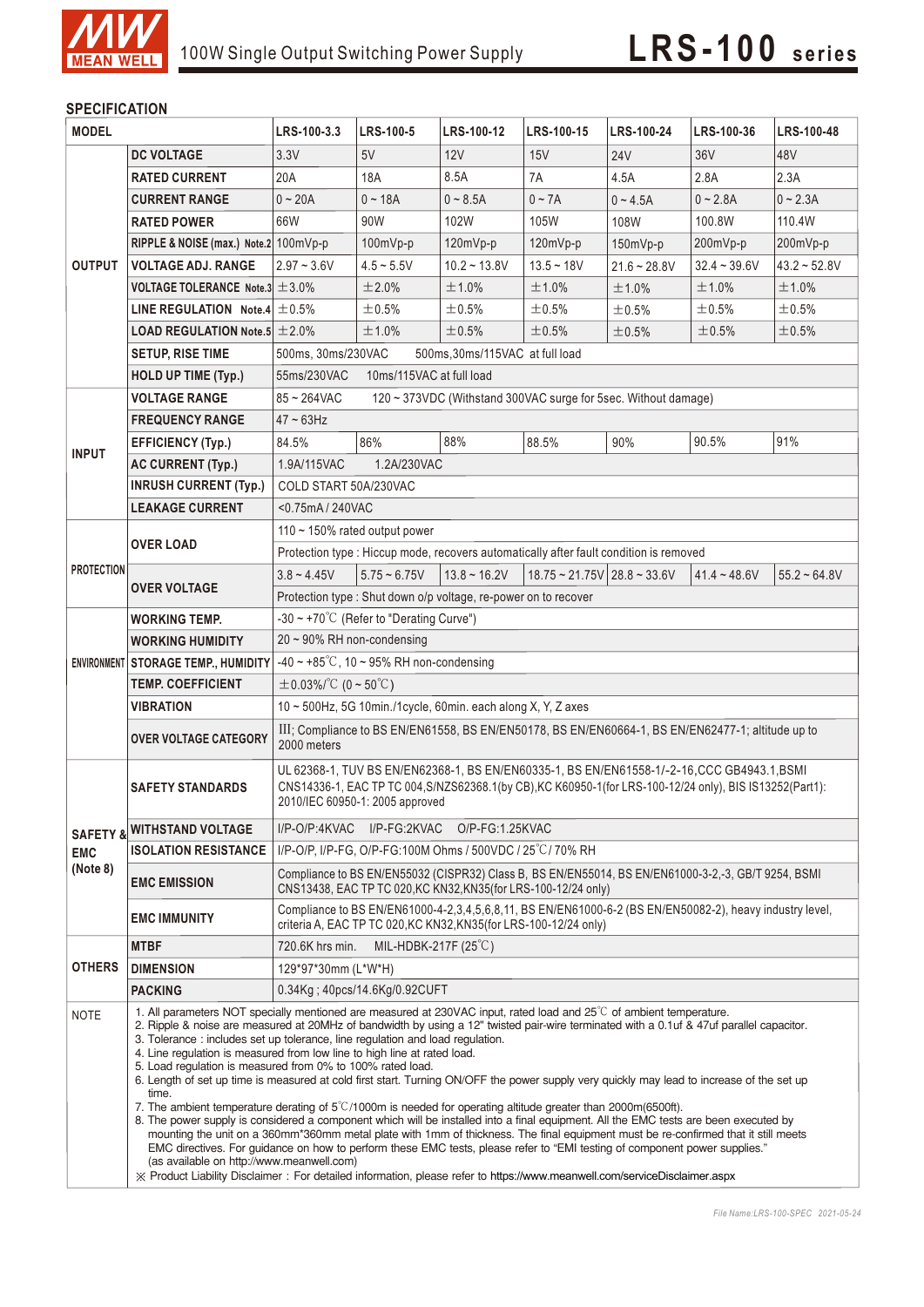

## 100W Single Output Switching Power Supply **LRS-100** series